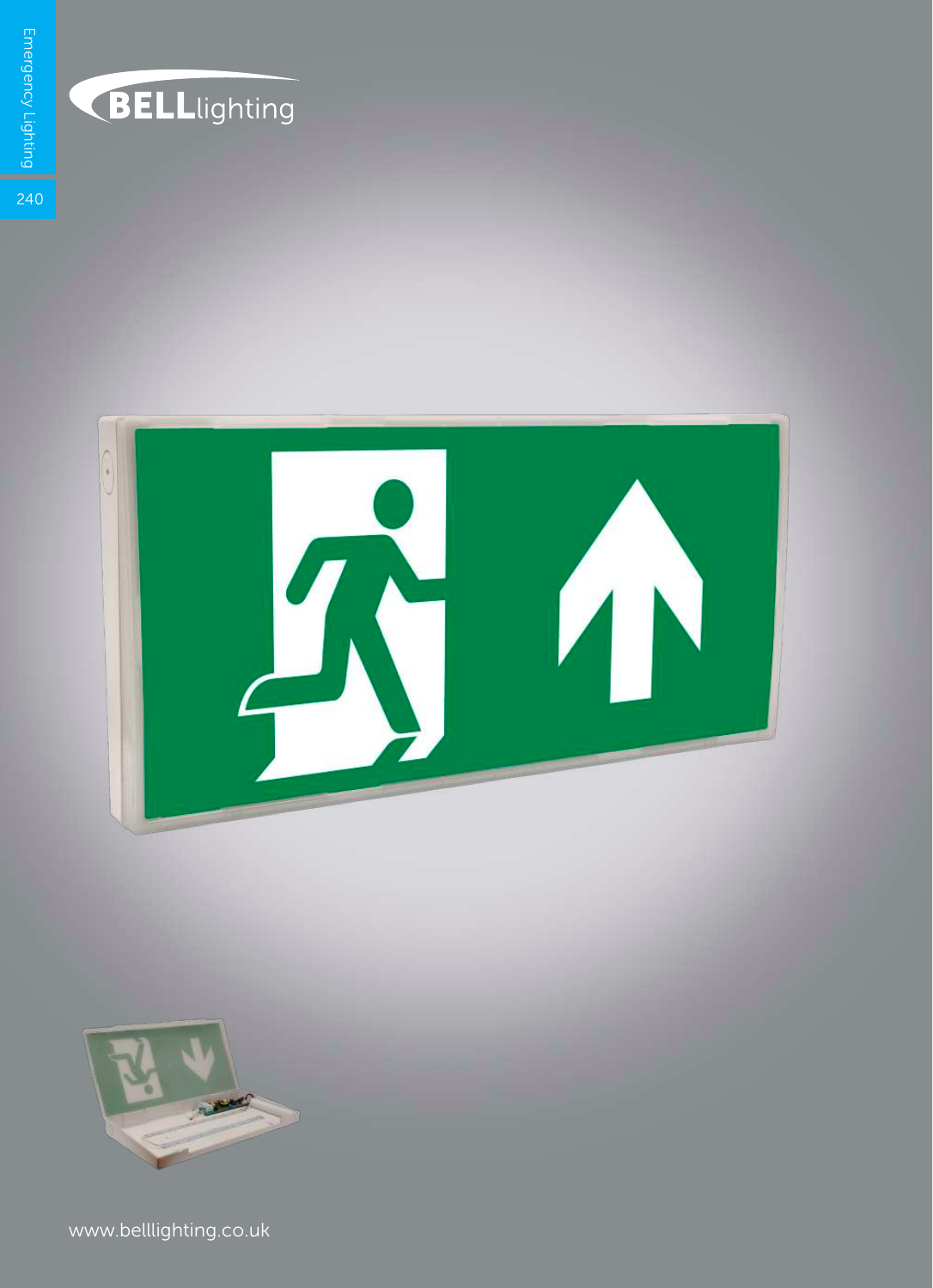## **Spectrum**

## LED Emergency Hinged Exit Box

Our Spectrum LED Emergency Hinged Exit Box is one of our most popular emergency products. The tried and tested robust design and polycarbonate construction makes this exit box ideal for all commercial and industrial environments.

- ∞ Hinged for quick and easy installation and maintenance
- ∞ Tool free termination
- ∞ Sleek, energy efficient design
- ∞ Different legend options available
- ∞ Suitable for commercial and industrial installations
- ∞ IP20
- ∞ Viewing distance 25m



Auto Self Test Indicator. No requirement for manual key test (Code: 09084) Normal operation: Green indicator illuminated Battery failure: Red indicator flashes once every 3 seconds Light source failure: Red indicator flashes twice every 3 seconds Less than rated duration time: Red indicator flashes three times every 3 seconds.



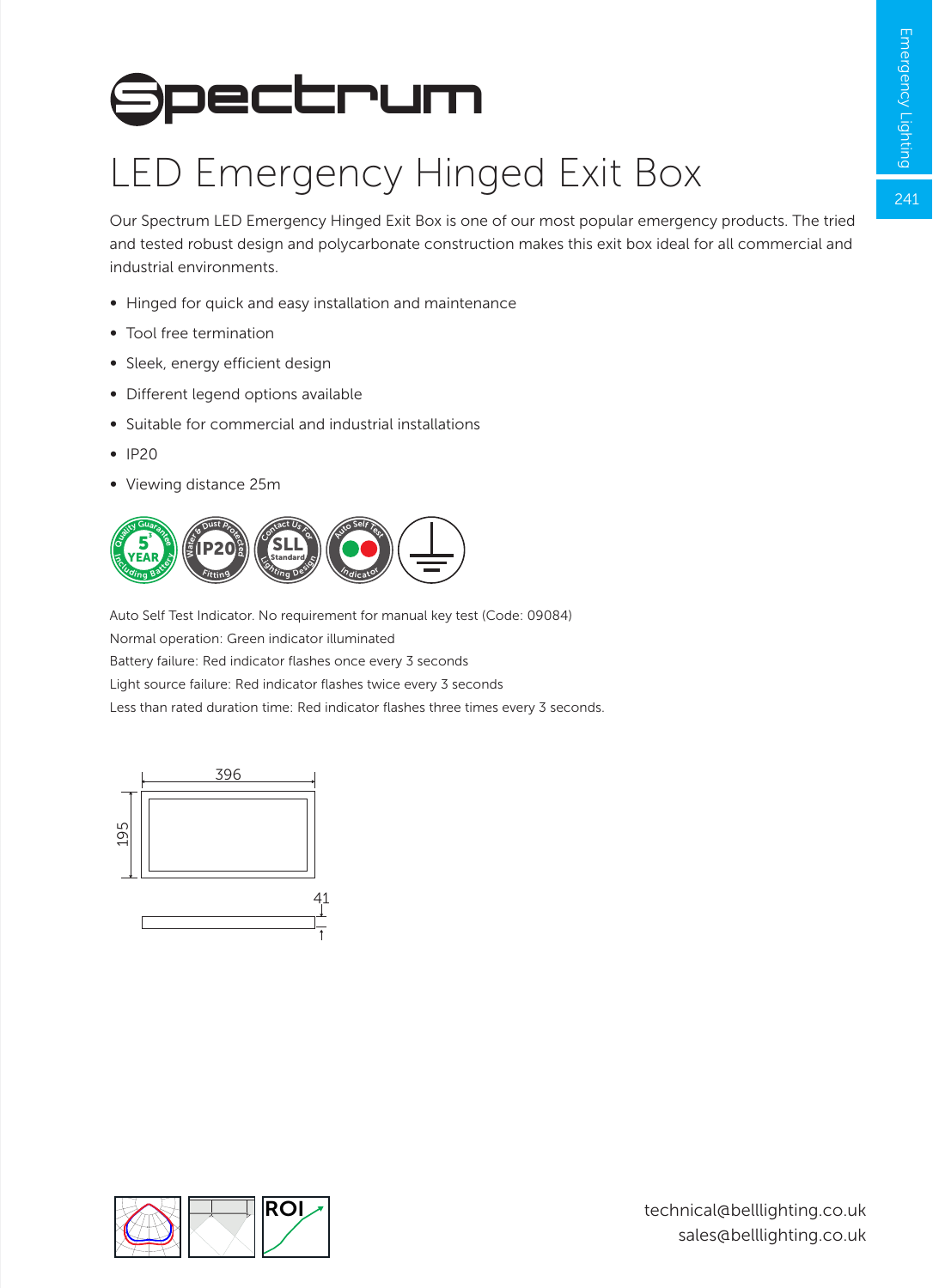$242$ 



## LED Emergency Hinged Exit Box

Legend Options



Left & Right

Legend Down



| <b>Technical Specification</b> |                                   |  |  |
|--------------------------------|-----------------------------------|--|--|
| Construction                   | Polycarbonate                     |  |  |
| LED Chip                       | Samsung                           |  |  |
| IP Rating                      | <b>IP20</b>                       |  |  |
| Operating Temp                 | $-5^{\circ}$ C to $+35^{\circ}$ C |  |  |
| Input Voltage                  | $220 - 240V$                      |  |  |
| Power Factor                   | > 0.9                             |  |  |
| Battery                        | <b>NiCd</b>                       |  |  |
|                                |                                   |  |  |

| Code  | W              | Description                                                  | Viewina<br>Distance | Temp  | Hours |
|-------|----------------|--------------------------------------------------------------|---------------------|-------|-------|
| 09083 | 4              | LED Emergency Hinged Exit Box including Up Legend.           | 25M                 | 6500K | 30000 |
| 09084 | $\overline{4}$ | LED Emergency Hinged Exit Box, Self Test including Up Legend | 25M                 | 6500K | 30000 |
| 09085 |                | New (ISO) Legend Reversible Left & Right (spare accessory)   | -                   | -     |       |
| 09087 |                | New (ISO) Legend Down (spare accessory)                      | -                   | ۰     | -     |
| 09086 |                | New (ISO) Legend Up (spare accessory)                        | -                   | -     |       |

Must be tested in line with the requirements of BS5266, failure to do so may effect battery life and warranty.

<sup>1</sup> Exceeds EU standard of 70 for Lumens Maintenance Ratio<br><sup>2</sup> Exceeds EU standard of Ra 80 for Colour Rendering Index

<sup>3</sup> Subject to terms & conditions (Contact Customer Service)